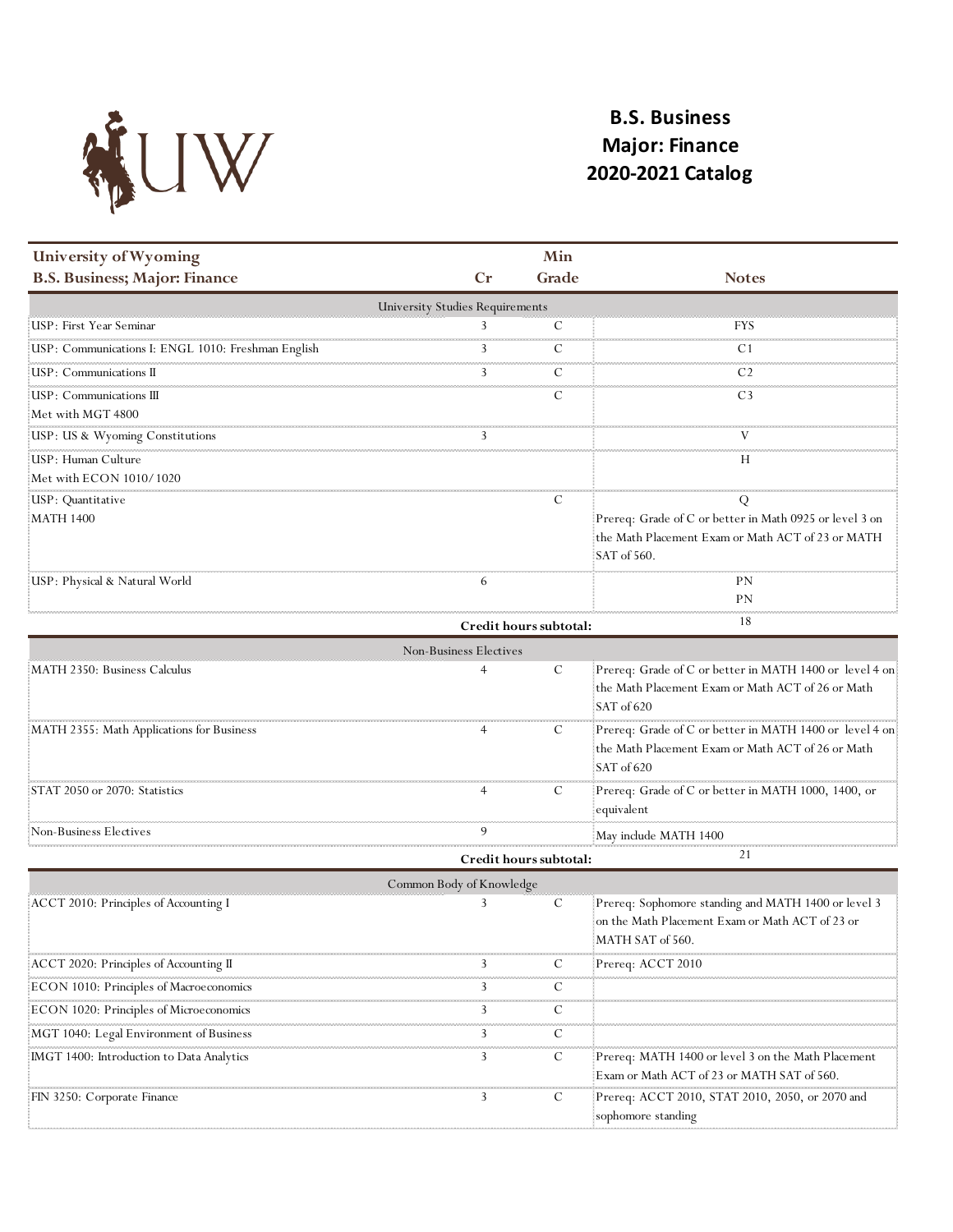| MGT 3210: Management and Organization             |              | Prereq: Sophomore standing and completion of COM I                                                                                                                                                             |
|---------------------------------------------------|--------------|----------------------------------------------------------------------------------------------------------------------------------------------------------------------------------------------------------------|
| MKT 3210: Introduction to Marketing               |              | Prereq: Sophomore standing and completion of COM I                                                                                                                                                             |
| DSCI 3210: Intro to Operations & Supply Chain Mgt | $\mathbf{U}$ | Prereq: IMGT 1400 or equivalent, STAT 2050 or<br>equivalent, MATH 2355 or equivalent, sophomore<br>standing                                                                                                    |
| MGT 4800: Business Strategy and Policy            |              | Prereq: ACCT 2010, 2020, MGT 1040, DSCI 3210, FIN<br>3250, MGT 3210, MKT 3210, STAT 2010 or equivalent,<br>advanced business standing, and senior standing. To be<br>taken graduating semester of Senior year. |

|                                                                         | Credit hours subtotal: |    |                                                                                                                     |
|-------------------------------------------------------------------------|------------------------|----|---------------------------------------------------------------------------------------------------------------------|
|                                                                         | Finance Major          |    |                                                                                                                     |
| FIN 3310: Investment Management                                         |                        |    | Prereq: FIN 3250 and advanced business standing                                                                     |
| FIN 4250: Advanced Corporate Finance                                    |                        | U. | Prereq: FIN 3250, 3310                                                                                              |
| FIN 4400: Financial Modeling                                            |                        |    | Prereq: FIN 3250, FIN 3310, IMGT 1400, advanced<br>business standing                                                |
| ACCT 3100: Financial Statement Analysis                                 |                        | C. | Prereq: ACCT 2010, ACCT 2020, and FIN 3250 (or<br>equivalent) or concurrent enrollment, sophomore class<br>standing |
| Finance Elective: FIN 3520, 4340, 4350, 4360, 4510, 4530, 4540, or 4710 |                        |    |                                                                                                                     |
| Advanced Business Electives                                             |                        |    | Any upper division business course not used to meet any<br>other primary major requirements.                        |

|                                 |                                  | Credit hours subtotal: |                                                           |
|---------------------------------|----------------------------------|------------------------|-----------------------------------------------------------|
|                                 |                                  | <b>Free Electives</b>  |                                                           |
| Free Electives from any college | $6 \text{ of } 27 \text{ hours}$ |                        | Any 3000-level or higher business course not used to meet |
| must be $3000-4000$ level       |                                  |                        | any other primary major requirements.                     |
|                                 |                                  | Credit hours subtotal: |                                                           |
|                                 |                                  |                        |                                                           |

**B.S. Business Major: total credit total:**

120

## **College of Business Requirements**

This program has been formulated to meet the requirements of the College of Business and the Association to Advance Collegiate Schools of Business (AACSB) International.

• A minimum of 120 hours is required.

- A 2.50 grade point average is required in all College of Business and all University of Wyoming (UW) courses to graduate.
- A grade of C or above required for common body of knowledge and major specific core courses.
- A passing score on the exit exam for College of Business majors.
- 50% of business credit hours must be from UW.

• A maximum of six (6) hours of freshman/sophomore-level military science and a maximum of six (6) hours of junior/senior-level military science may be applied to degrees in the College of Business.

• MATH 2200 and 2205 may be substituted for MATH 2350 and 2355

• MATH 1400 may be satisfied with Level 4 of the Math placement exam or ACTE 26+. Students placing out of MATH 1400 will need an additional non-business elective.

## **University of Wyoming Requirements**

• Students must have a minimum cumulative grade point average of 2.0 to graduate.

• Students must complete 42 hours of upper division (3000-level or above) coursework, 30 of which must be from UW.